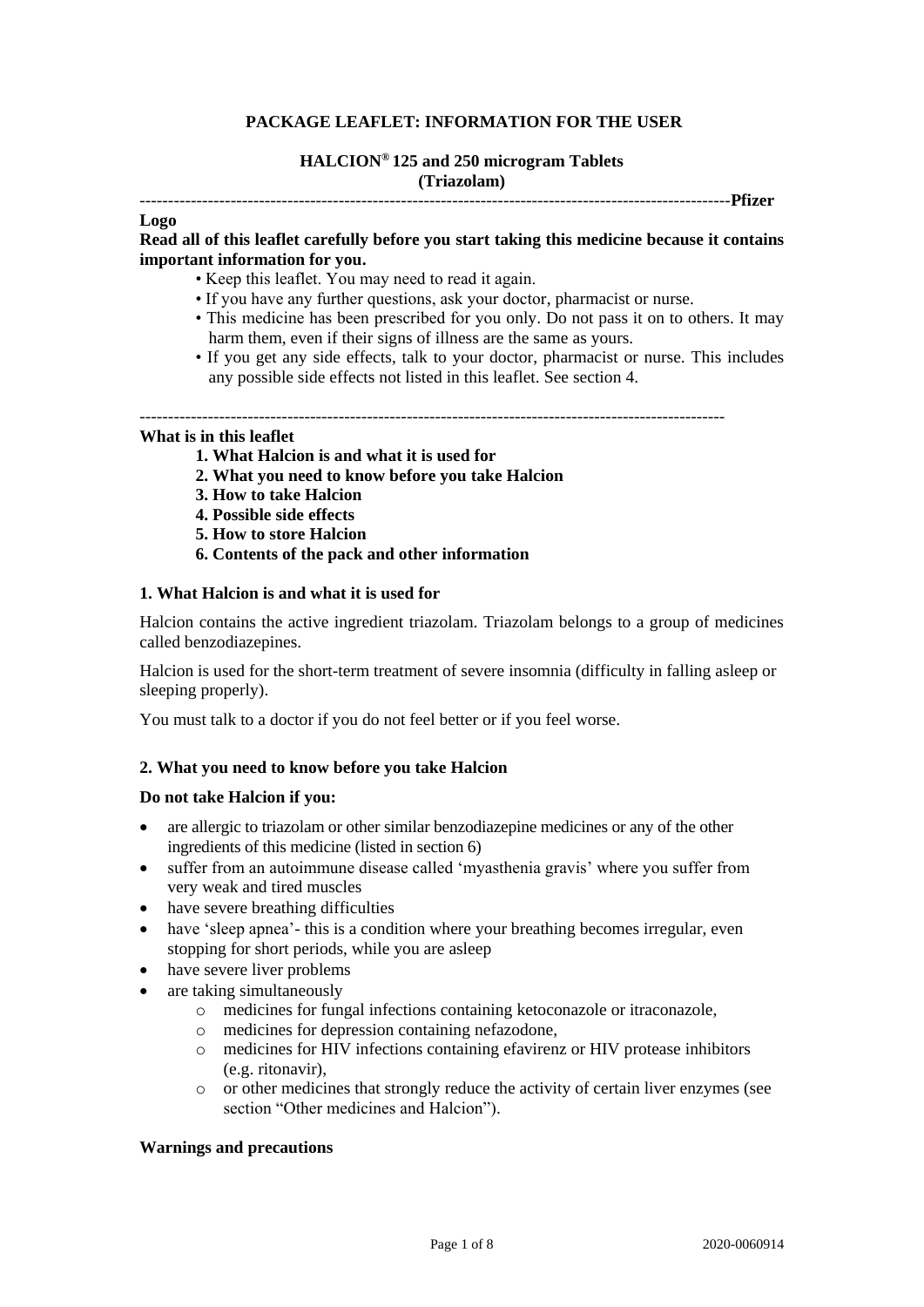Talk to your doctor, pharmacist or nurse before taking Halcion.

Your doctor will assess your condition before and throughout your treatment with this medicine. Halcion tablets are for short-term treatment of insomnia, for up to 7-10 days in general. Your condition will be reviewed by your doctor if you need more than two weeks of treatment. Your dose will be lowered gradually as you progress through the course of this treatment.

Halcion must be used with caution if you have mild to moderate liver problems or you suffer with breathing difficulties. If you suffer with breathing difficulties, you may experience hypoventilation (shallow breathing whereby not enough oxygen enters the lungs) or apnea (temporarily stop breathing). If you have a mental illness, Halcion tablets are not to be used as the main treatment for this. If you suffer with depression or anxiety associated with depression, Halcion tablets are not to be used alone to treat this. If you are allergic to any of the ingredients listed in section 6 of this leaflet, let your doctor know as some allergic reactions can be serious, and in rare cases possibly fatal. Signs of an allergic reaction include a rash and breathing problems. There can also be swelling of the legs, arms, face, throat or tongue.

Because triazolam can cause sedation (drowsiness, sleepiness, dizziness and difficulty in controlling movements), patients, particularly the elderly, are at a higher risk of falls. If you are an older person or suffering from extreme weakness, your doctor may start you off with a lower dose of Halcion (125 micrograms).

Halcion may cause memory loss in some patients several hours after taking the tablets. If you believe that you could have suffered memory loss after taking Halcion tell your doctor. To reduce this risk your doctor may recommend that you take this medicine at a time which ensures you have 7 to 8 hours uninterrupted sleep.

Some patients may experience complex sleep behaviour-related events such as "sleep driving" (i.e. driving while not fully awake) after taking Halcion. These and other complex sleep behaviours may occur whilst you are taking Halcion at the correct dosage. Use of alcohol, or taking Halcion at higher doses than prescribed, or use of other drugs similar to Halcion appear to increase the risk of such behaviours. If you believe that you have experienced this after taking Halcion, tell your doctor, as your treatment may need to be discontinued due to the risk to yourself and others.

A small number of people being treated with triazolam may have thoughts of harming or killing themselves, if at any time you have these thoughts, immediately contact your doctor.

## **Tell your doctor immediately if you notice a change in your behaviour, for example agitation, rage, aggressiveness, false beliefs and hallucinations, inappropriate actions and restlessness, as your treatment may need to be discontinued.**

## **History of dependence**

If you have a history of alcohol or drugs abuse your doctor may want to give you special help when you need to stop taking these tablets.

**Tell your doctor** if you start to experience the following during your treatment with this medicine:

- **a decrease in the effects of the medicine**
- **feeling of dependence on your treatment (withdrawal symptoms) if you delay or miss taking your tablets**
- **lack of sleep and increased anxiety.**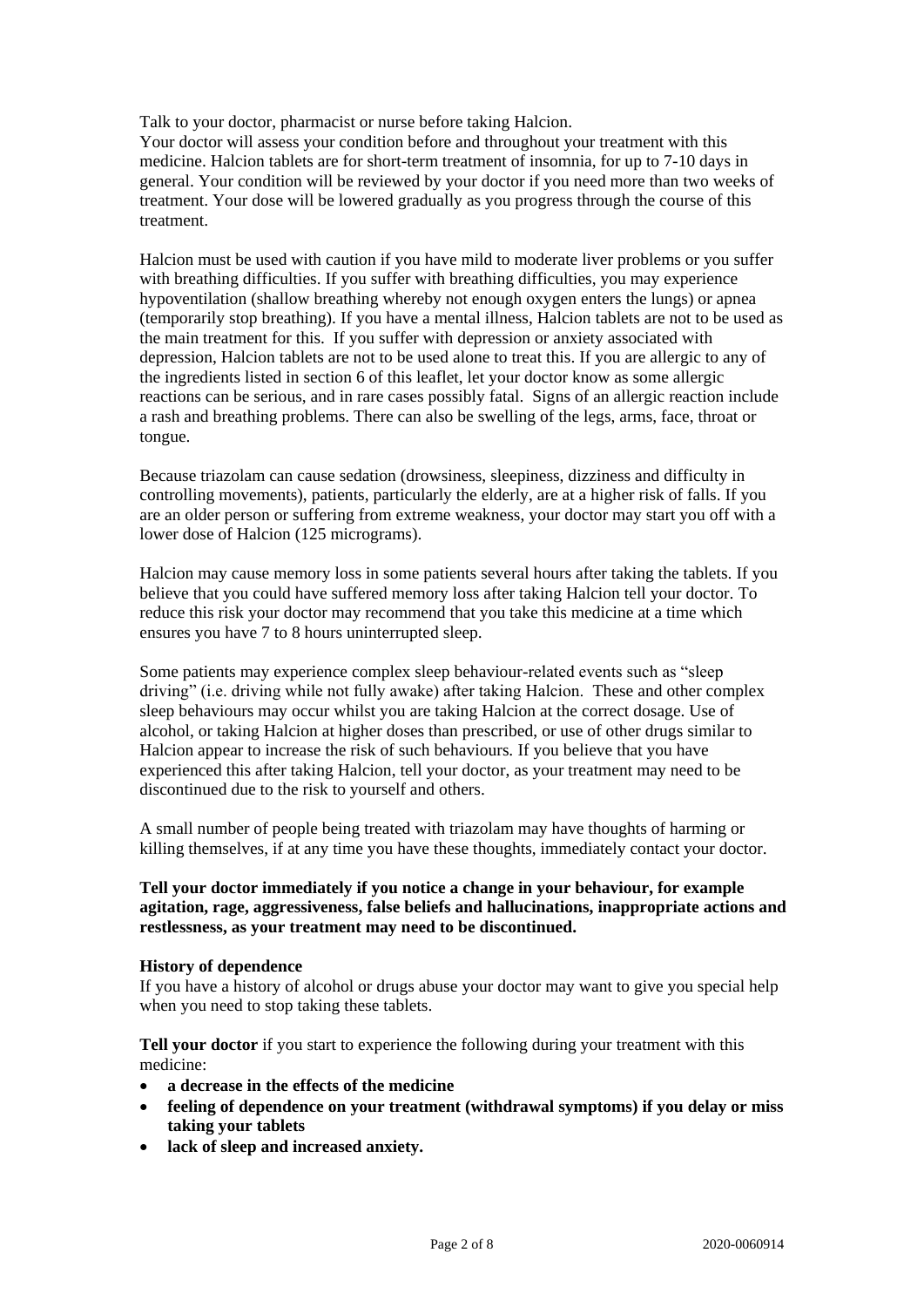Halcion needs to be gradually reduced towards the end of your treatment. Do not stop taking your tablets suddenly. You may experience withdrawal symptoms like headache, anxiety, sleeplessness, restlessness, confusion, irritability, tension and muscle pain (see section 4).

## **Other medicines and Halcion**

Tell your doctor or pharmacist if you are taking, have recently taken or might take any of the following medicines, as the effect of Halcion may be stronger when taken at the same time.

Halcion may change the effect of other medicines, and other medicines may change the effect of Halcion.

Halcion must not be used together with the following medicines:

- ketoconazole, itraconazole (medicines for fungal infections)
- nefazodone (medicine for depression)
- efavirenz and other medicines used to fight HIV virus infections (for example ritonavir)
- other medicines that strongly reduce the activity of certain liver enzymes

Sometimes it may be necessary to reduce the dose of Halcion if you are taking:

- antibiotics, such as clarithromycin, erythromycin, and troleandomycin
- other antifungals used to treat fungal infections
- medicines to reduce the natural production of acid in the stomach e.g. cimetidine
- any other medicines to treat anxiety or depression or to help you sleep
- strong pain killers (e.g. opioids, morphine or codeine keep the dosages and duration of both medicines to a minimum as recommended by your doctor)
- antipsychotic medicines such as clozapine used to treat mental illnesses like schizophrenia which affects the way you think and feel
- medicines to treat epilepsy (e.g. carbamazepine)
- sedative antihistamines that also make you sleepy for relief of allergies such as hay fever
- oral contraceptives
- antineoplastics such as imatinib
- drugs used to treat tuberculosis (e.g. rifampicin)
- drugs used to treat heart conditions or high blood pressure (e.g. verapamil or diltiazem)
- drugs used to treat severe nausea (e.g. aprepitant)

Tell your doctor or pharmacist if you are taking any other medicines not listed above, including those bought without a prescription.

## **Halcion with drink and alcohol**

Do not drink any alcohol whilst you are taking Halcion as alcohol increases the effects of this medicine.

You should not drink grapefruit juice while taking Halcion because it may affect the way your body breaks down Halcion.

#### **Pregnancy**

Tell your doctor immediately if you are pregnant, think you are pregnant, or are planning to become pregnant, before you take this medicine as it can affect the developing baby. Your doctor will tell you if you should continue to take Halcion during pregnancy. In these cases babies may have a low body temperature, floppiness, withdrawal symptoms and breathing and feeding difficulties.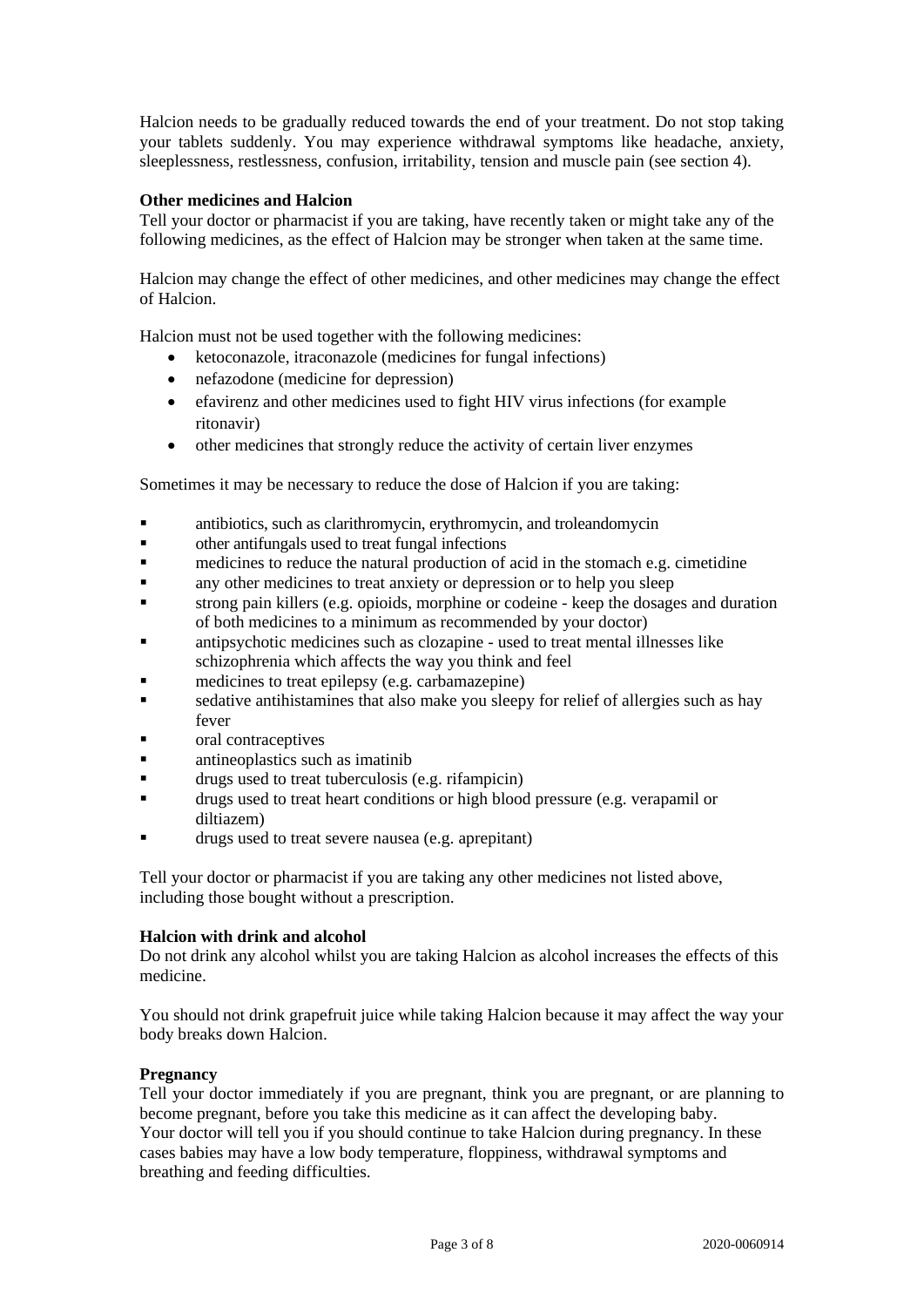### **Breast-feeding**

Do not breast-feed while taking Halcion as the drug may pass into breast milk.

### **Driving and using machines**

Taking Halcion can affect your ability to drive or operate machinery safely as it may cause you to feel drowsy or dizzy. You must seek advice before you drive or operate machinery. 'Sleep driving' (driving whilst not fully awake with no memory of the event afterwards) has been reported as a side effect. **Tell your doctor immediately** if you suffer from this side effect as your medicine may need to be changed.

### **Halcion contains lactose (a type of sugar)**

If you have been told by your doctor that you have an intolerance to some sugars, please tell your doctor before taking this medicine.

## **3. How to take Halcion**

Always take this medicine exactly as described in this leaflet or as your doctor, pharmacist or nurse has told you. Check with your doctor, pharmacist or nurse if you are not sure. **Do not take your tablets with alcohol.**

Halcion tablets should be used for short term treatment of insomnia for 7- 10 days in general, including a period where the dose is gradually reduced.

#### **Adults**

The usual dose is one tablet to be taken once a day before going to bed. The tablet may be swallowed with a glass of water or milk.

## **Older people**

Your doctor will start you on a low starting dose and gradually increase the dosage as needed to obtain the desired effect.

#### **Children and adolescents**

Halcion tablets are not recommended for use in children and adolescents below the age of 18 years.

#### **If you take more Halcion than you should**

It is important that you do not take more tablets than you are told to. If you accidentally take too many tablets seek medical attention straight away. The symptoms of an overdose include feeling drowsy and dizzy so do not drive. You may also feel or be sick.

If you take more tablets than prescribed along with other medication, including alcohol, you may be at risk of more severe symptoms such as difficulty in breathing, decrease in blood pressure, decrease in coordination of muscle movement, seizures and rarely in very severe cases coma and death.

#### **If you forget to take Halcion**

If you forget a dose, take it as soon as you remember. Do not take a double dose to make up for the forgotten dose, take your next dose as usual the next day before you go to bed. If you think you have missed more than one dose, contact your doctor for advice.

## **If you stop taking Halcion**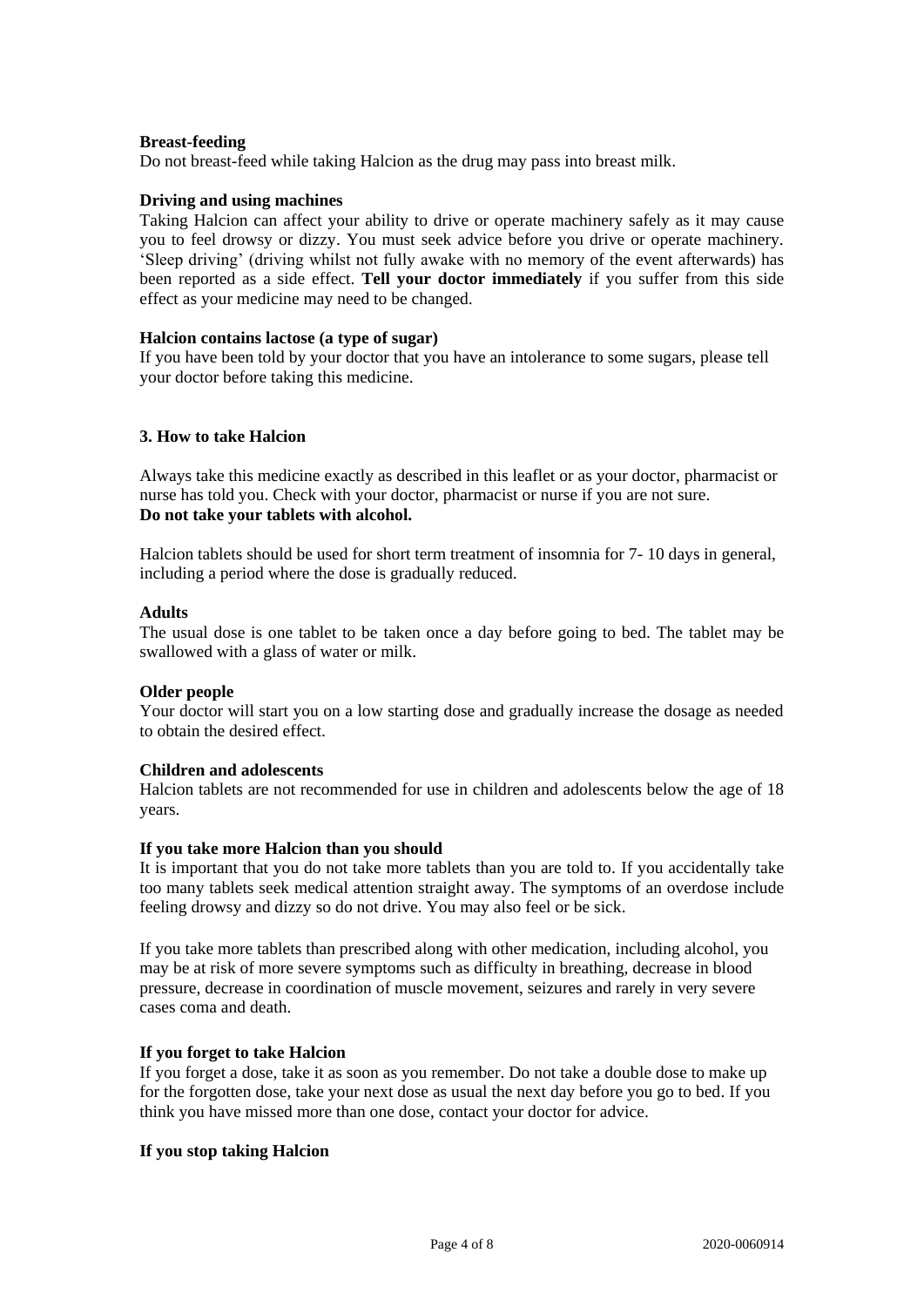Always see your doctor before you stop taking Halcion tablets as the dose needs to be reduced gradually. If you stop taking the tablets or reduce the dose suddenly you can get withdrawal effects (see Section 2) which might cause you to become temporarily more anxious or restless or to have difficulty sleeping. These symptoms will go away as your body re-adjusts.

If you have any further questions on the use of this medicine, ask your doctor or pharmacist.

## **4. Possible side effects**

Like all medicines, this medicine can cause side effects, although not everybody gets them.

### **Reasons for stopping Halcion treatment and seeing your doctor immediately**

- Very occasionally treatment with Halcion can cause serious behavioural or psychiatric effects - for example agitation, restlessness, aggressiveness, irritability, violent anger, false beliefs, nightmares and hallucinations or other inappropriate behaviour.
- 'Sleep driving' driving whilst not fully awake with no memory (amnesia) of the event.
- Allergic (hypersensitivity) reactions such as skin rash or reddening, shortness of breath or a swollen face, lips, larynx (throat) or vocal cords.

## **If you get any of these symptoms see your doctor straight away as treatment will need to be discontinued. Your doctor will then advise how treatment will be stopped.**

### **Dependence and Withdrawal Symptoms**

#### Dependence

It is possible to become reliant ('dependent') on medicines like Halcion while you are taking them which increase the likelihood of getting withdrawal symptoms when you stop treatment. **Tell your doctor** if you start to feel dependence on your treatment.

#### Withdrawal

- Withdrawal symptoms are more common if you stop treatment suddenly, have been taking high doses, have been taking Halcion for longer than recommended or have a history of alcohol or drug abuse. This can cause effects such as headaches, muscle pain, extreme anxiety, tension, restlessness, confusion and irritability.
- In severe cases of withdrawal you can also get the following symptoms: nausea (feeling sick), vomiting, sweating, stomach cramps, muscle cramps, a feeling of unreality or detachment, being unusually sensitive to sound, light or physical contact, numbness and tingling of the feet and hands, shaking or epileptic fits.

#### Rebound insomnia

Rebound insomnia is a temporary condition that may occur, whereby you have even greater difficulty in sleeping after you stop taking Halcion. You may also experience other reactions including mood changes, anxiety or sleep disturbances and restlessness. These reactions are greater if you stop taking Halcion abruptly. Your doctor should gradually reduce your dose before treatment with Halcion is stopped.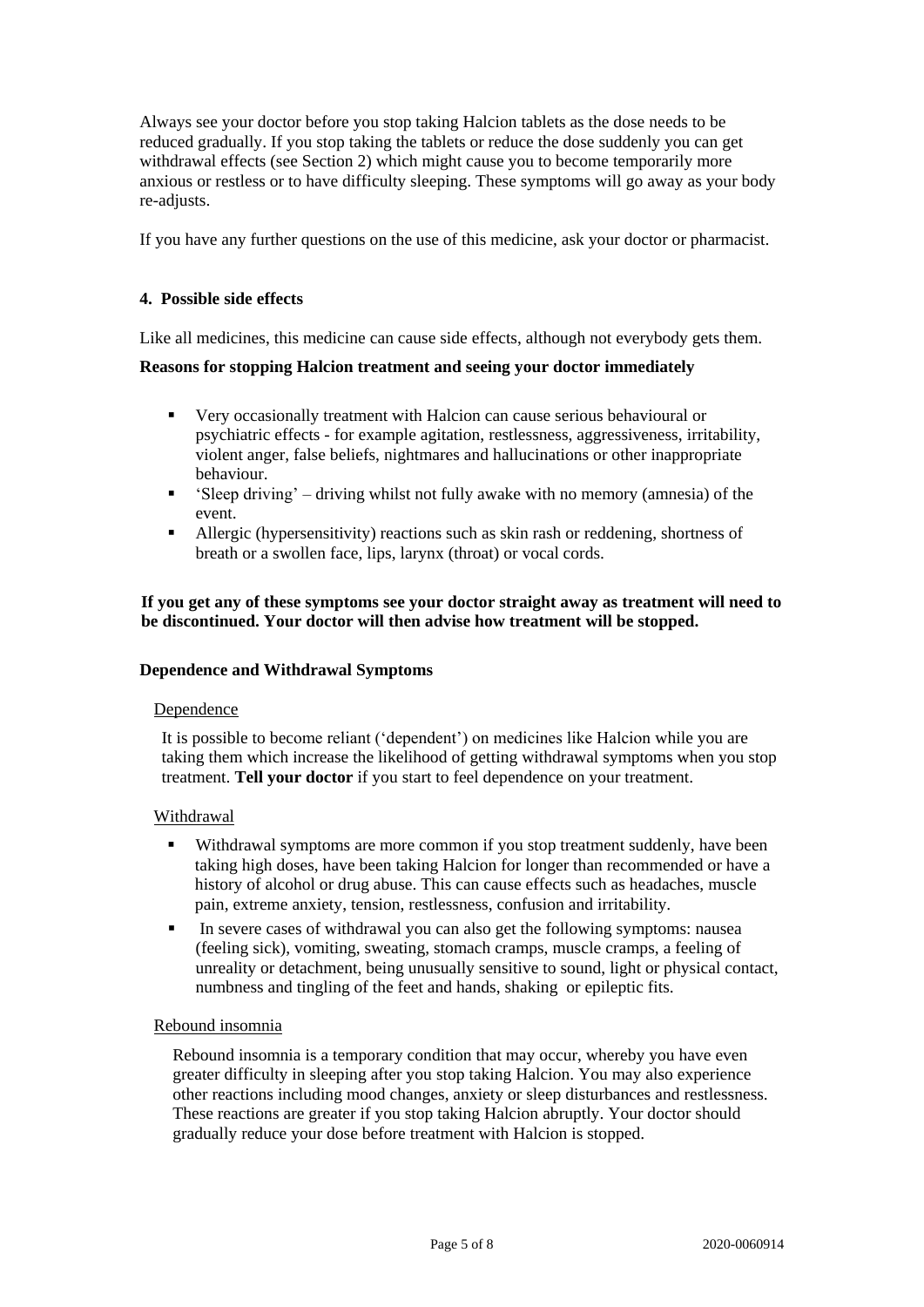You should always consult your doctor prior to switching from one benzodiazepine to another, as individual benzodiazepines have different duration of action. Switching from one to another can cause withdrawal symptoms described above.

## **Please see your doctor as soon as you can if any withdrawal symptoms get worse or don't go away.**

# **Other side effects**

You can also get the following side effects. Do not stop taking the tablets but contact your doctor if you are concerned about any side effect:

Common: may affect up to 1 in 10 people

- **drowsiness during the day**
- $\blacksquare$  tiredness
- headache
- dizziness
- $l$  muscle spasms

Uncommon: may affect up to 1 in 100 people

- memory loss Tell your doctor if you think you could have suffered this. Your doctor may recommend that you take this medicine at a time which ensures you have 7 to 8 hours uninterrupted sleep.
- $\blacksquare$  confusion
- being unable to sleep
- double or blurred vision, or a burning sensation in the eyes

Rare: may affect up to 1 in 1,000 people

- muscle weakness
- rash

Not known: frequency cannot be estimated from the available data

- allergic reaction (including facial/mouth/throat swelling)
- **aggression**
- hallucinations
- **sleep** walking
- loss of memory prior to or after an event or activity
- inability to relax
- irritable
- $\blacksquare$  inability to calm the mind or body
- being in a state of false belief despite proof or evidence of the truth
- uncontrolled anger
- nightmares
- changes in personality, impaired functioning and a distorted sense of reality
- inappropriate behaviour
- speech disorder (difficulties speaking)
- changed sense of taste
- loss of alertness or concentration
- fainting (syncope)
- numbed emotions
- changes in sex drive
- **fall**
- in patients with breathing problems further reductions in breathing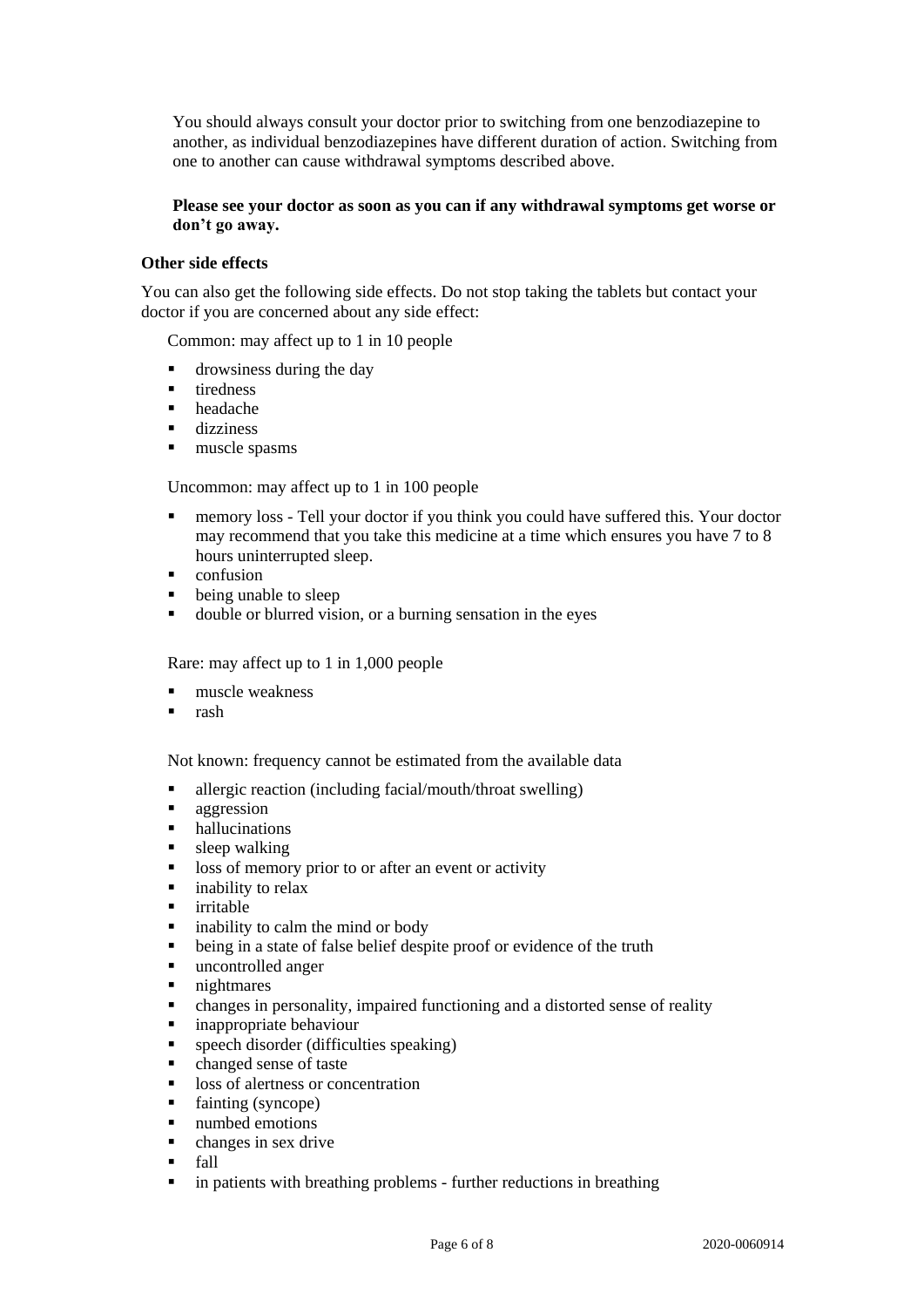**confusion** 

# **If any of the above side effects gets serious or if you notice any side effects not listed in this leaflet, do not stop taking the tablets but please tell your doctor.**

# **Reporting of side effects**

If you get any side effects, talk to your doctor, pharmacist or nurse. This includes any possible side effects not listed in this leaflet. You can also report side effects directly via HPRA Pharmacovigilance, Earlsfort Terrace, IRL - Dublin 2; Tel: +353 1 6764971; Fax: +353 1 6762517; Website: [www.hpra.ie;](http://www.hpra.ie/) e-mail: [medsafety@hpra.ie.](mailto:medsafety@hpra.ie) By reporting side effects you can help provide more information on the safety of this medicine.

# **5. How to store Halcion**

- Keep this medicine out of the sight and reach of children.
- Do not store above 25°C. Keep the blister in the outer carton. Store in the original package.
- Do not use this medicine after the expiry date which is stated on the carton and blister after EXP. The expiry date refers to the last day of that month.

Do not throw away any medicines via wastewater or household waste. Ask your pharmacist how to throw away medicines you no longer use. These measures will help to protect the environment.

# **6. Contents of the pack and other information**

## **What Halcion contains**

The active substance is triazolam.

Each Halcion 125 microgram tablet contains 125 micrograms of triazolam. Each Halcion 250 microgram tablet contains 250 micrograms of triazolam.

The other ingredients are:

lactose monohydrate, maize starch, microcrystalline cellulose, colloidal anhydrous silica, sodium docusate, sodium benzoate (E211), and magnesium stearate.

The 125 microgram tablets also contain erythrosine (E127 aluminium lake) and Indigo Carmine (E132 aluminium lake) as the colouring agents.

The 250 microgram tablets also contain Indigo Carmine (E132 aluminium lake) as the colouring agent.

For further information on lactose monohydrate, see section 2.

## **What Halcion looks like and the contents of the pack**

Halcion 125 microgram tablets are lavender coloured, elliptical tablets, marked with "Upjohn10" on one side and plain on the other side.

Halcion 250 microgram tablets are powder blue coloured, elliptical tablets, marked with the 'Upjohn' logo and '17' on one face and a single score (break) line on the other.

Halcion 125 microgram tablets come in packs containing 7, 10 and 30 tablets.